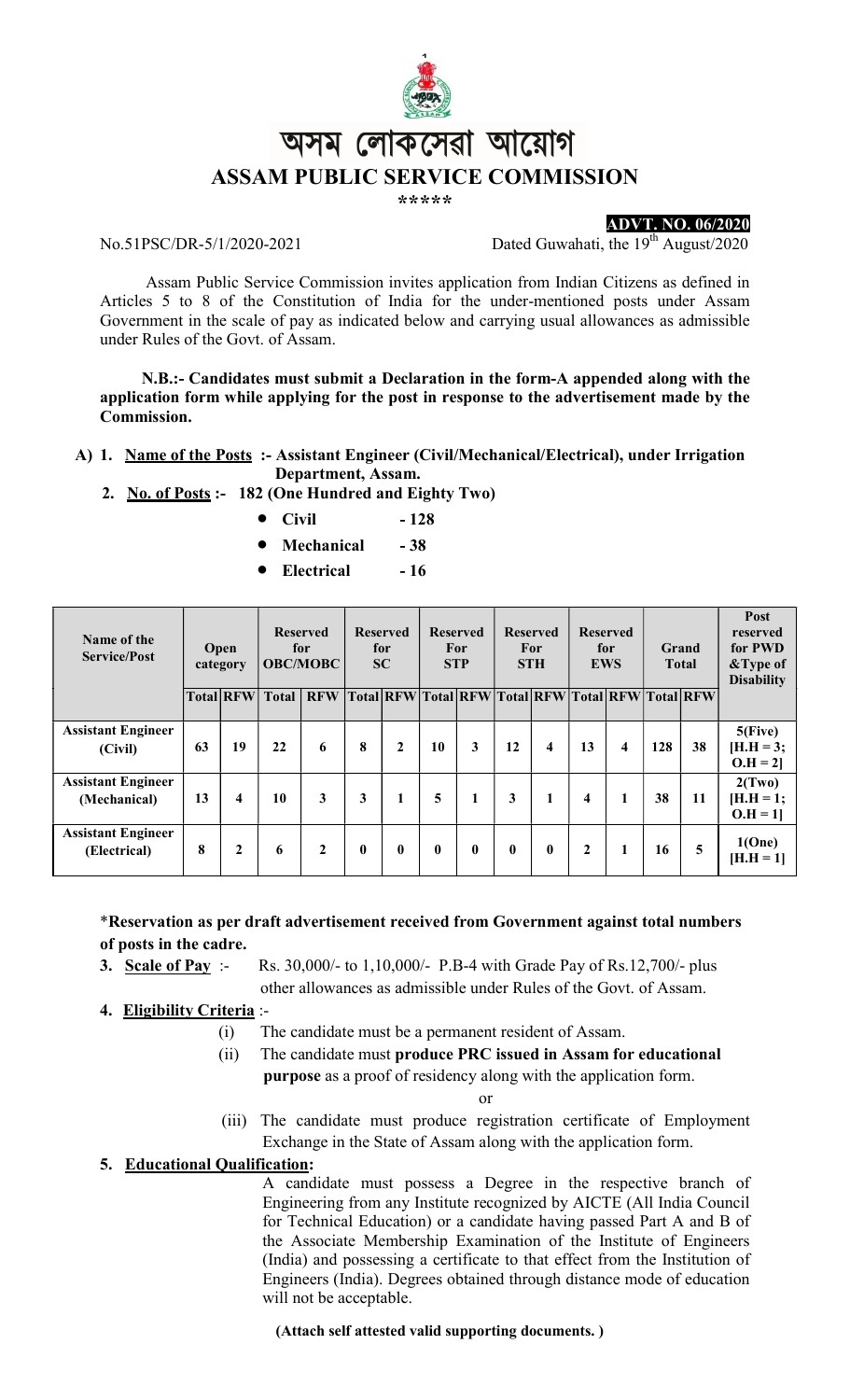- 6.  $\Delta \text{ge}$  :- The candidates should not be less than 21 years of age and not more than 38 years of age as on 01-01-2020. The upper age limit is relaxable-
	- (i) By 5 years for SC/ST candidates, i.e. upto 43 years.
	- (ii) By 3 years for OBC/MOBC candidates i.e. upto 41 years as per Govt. Notification No. ABP. 6/2016/9 dated Dispur the 25<sup>th</sup> April 2018.
	- (iii) For Persons with Disabilities (PWD) by 10 years irrespective of SC/ST/OBC and General Category of candidates as per Govt. Notification No. ABP 144/95/121 dated Dispur the 28<sup>th</sup> October, 2015.

 The age limit of the candidates will be calculated on the basis of the Matriculation /HSLC Admit Card or Pass Certificate issued by a recognized Board/Council and no other document shall be accepted in lieu of the mentioned documents.

### 7. For PWD Category Candidates:-

 To be eligible for consideration under PWD category, a candidate must possess Benchmark Disability and must produce supporting necessary PWD certificate issued by competent authority along with the application form.

### B) 1. Name of the Posts :- Junior Engineer (Civil/Mechanical/Electrical), under Irrigation Department, Assam.

#### 2. No. of Posts :- 368 (Three Hundred and Sixty Eight)

- $\bullet$  Civil  $-290$
- Mechanical 66
- Electrical 12

| Name of the<br><b>Service/Post</b>     |     | Open<br>category | <b>Reserved</b><br>for<br><b>OBC/MOBC</b> |                | <b>Reserved</b><br>for<br><b>SC</b> |                                                   | <b>Reserved</b><br>For<br><b>STP</b> |              | <b>Reserved</b><br>For<br><b>STH</b> |          | <b>Reserved</b><br>for<br><b>EWS</b> |              | <b>Grand</b><br><b>Total</b> |    | <b>Post</b><br>reserved<br>for PWD<br>&Type of<br><b>Disability</b> |
|----------------------------------------|-----|------------------|-------------------------------------------|----------------|-------------------------------------|---------------------------------------------------|--------------------------------------|--------------|--------------------------------------|----------|--------------------------------------|--------------|------------------------------|----|---------------------------------------------------------------------|
|                                        |     | <b>Total RFW</b> | <b>Total</b>                              | <b>RFW</b>     |                                     | Total RFW Total RFW Total RFW Total RFW Total RFW |                                      |              |                                      |          |                                      |              |                              |    |                                                                     |
| <b>Junior Engineer</b><br>(Civil)      | 131 | 39               | 70                                        | 21             | 17                                  | 5                                                 | 27                                   | 8            | 16                                   | 5        | 29                                   | 9            | 290                          | 87 | 12(Twelve)<br>$H.H = 6;$<br>$O.H = 6$                               |
| <b>Junior Engineer</b><br>(Mechanical) | 20  | 6                | 23                                        | $\overline{7}$ | 4                                   | 1                                                 | 9                                    | 3            | 3                                    | 1        | $\overline{7}$                       | $\mathbf{2}$ | 66                           | 20 | 3(Three)<br>$[H.H = 2;$<br>$O.H = 11$                               |
| <b>Junior Engineer</b><br>(Electrical) | 2   | $\bf{0}$         | 5                                         | $\mathbf{1}$   | $\mathbf{0}$                        | $\mathbf{0}$                                      | $\overline{2}$                       | $\mathbf{0}$ | $\mathbf{2}$                         | $\bf{0}$ | 1                                    | $\mathbf{0}$ | 12                           | 1  | <b>NIL</b>                                                          |

\*Reservation as per draft advertisement received from Government against total numbers of posts in the cadre.

3. Scale of Pay :- Rs. 14,000/- to 60,500/- P.B-2 with Grade Pay of Rs.8,700/- plus

Other allowances as admissible under Rules of the Govt. of Assam.

- 4. Eligibility Criteria :-
	- (i) The candidate must be a permanent resident of Assam.
	- (ii) The candidate must produce PRC issued in Assam for educational purpose as a proof of residency along with the application form.

- or
- (iii) The candidate must produce registration certificate of Employment Exchange in the State of Assam along with the application form.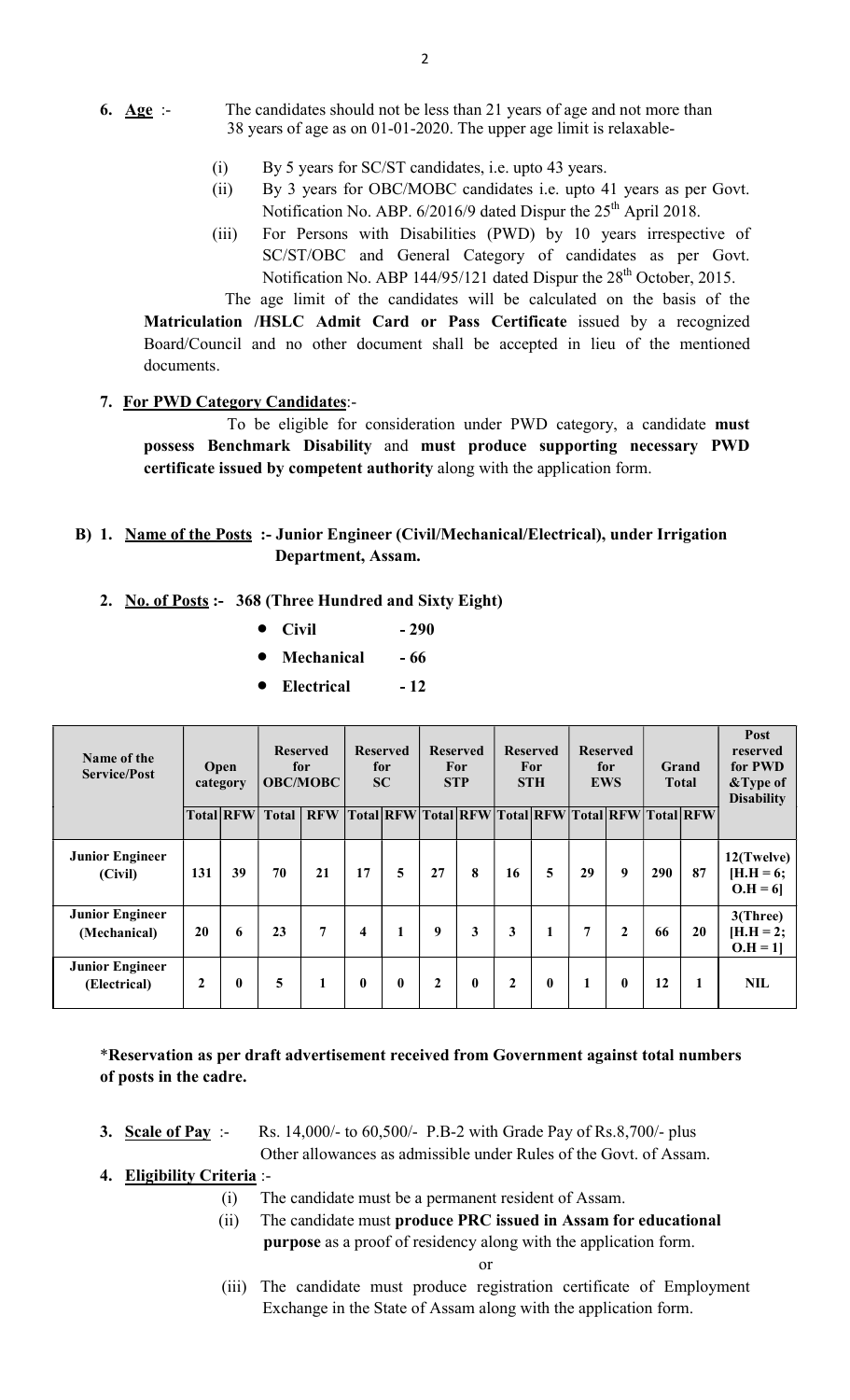# 5. Educational Qualification:

A candidate must have passed three years diploma course in the concerned Engineering discipline from an Institution recognized by the Government, SCTE (State Council for Technical Education). Diploma obtained through distance mode of education will not be acceptable. (Attach self attested valid supporting documents. )

- 6. Age :- The candidates should not be less than 18 years of age and not more than 38 years of age as on 01-01-2020. The upper age limit is relaxable-
	- (i) By 5 years for SC/ST candidates, i.e. upto 43 years.
	- (ii) By 3 years for OBC/MOBC candidates i.e. upto 41 years as per Govt. Notification No. ABP. 6/2016/9 dated Dispur the 25<sup>th</sup> April 2018.
	- (iii) For Persons with Disabilities (PWD) by 10 years irrespective of SC/ST/OBC and General Category of candidates as per Govt. Notification No. ABP 144/95/121 dated Dispur the 28<sup>th</sup> October, 2015.

 The age limit of the candidates will be calculated on the basis of the Matriculation /HSLC Admit Card/ Certificate issued by a recognized Board/Council and no other document shall be accepted in lieu of the mentioned documents.

# 7. For PWD Category Candidates:-

 To be eligible for consideration under PWD category, a candidate must possess Benchmark Disability and must produce supporting necessary PWD certificate issued by competent authority along with the application form.

### C) 1. Name of the Posts :- Assistant Engineer (Civil/Mechanical/Electrical/Chemical), under Public Health Engineering Department, Assam.

- 2. No. of Posts :- 87(Eighty Seven)
	- Civil  $-62$
	- Mechanical 20
	- Electrical 02
	- $\bullet$  Chemical  $-03$

| Name of the<br><b>Service/Post</b>        | Open<br>category |                | <b>Reserved</b><br>for<br><b>OBC/MOBC</b> |              | <b>Reserved</b><br>for<br><b>SC</b> |                  | <b>Reserved</b><br>For<br><b>STP</b> |                         | <b>Reserved</b><br><b>For</b><br><b>STH</b> |              | <b>Reserved</b><br>for<br><b>EWS</b> |              | Grand<br><b>Total</b> |              | Post<br>reserved<br>for PWD<br>&Type of<br><b>Disability</b> |
|-------------------------------------------|------------------|----------------|-------------------------------------------|--------------|-------------------------------------|------------------|--------------------------------------|-------------------------|---------------------------------------------|--------------|--------------------------------------|--------------|-----------------------|--------------|--------------------------------------------------------------|
|                                           |                  | Total RFW      | <b>Total</b>                              | <b>RFW</b>   |                                     | <b>Total RFW</b> |                                      | Total RFW               |                                             | Total RFW    |                                      | Total RFW    |                       | Total RFW    |                                                              |
| <b>Assistant Engineer</b><br>(Civil)      | 21               | $\overline{7}$ | 10                                        | 3            | 10                                  | 3                | 11                                   | $\overline{\mathbf{4}}$ | $\overline{\mathbf{4}}$                     | 1            | 6                                    | $\mathbf{2}$ | 62                    | 20           | 3(Three)<br>$[H.H = 2;$<br>$O.H = 1$                         |
| <b>Assistant Engineer</b><br>(Mechanical) | 7                | 3              | $\overline{\mathbf{4}}$                   | $\mathbf{1}$ | 3                                   | 1                | $\mathbf{3}$                         | $\mathbf{1}$            | $\mathbf{1}$                                | $\bf{0}$     | $\mathbf{2}$                         | $\mathbf{0}$ | 20                    | 6            | 1(One)<br>$[H.H = 1]$                                        |
| <b>Assistant Engineer</b><br>(Electrical) | 1                | $\mathbf{0}$   |                                           | $\bf{0}$     | $\mathbf{0}$                        | $\bf{0}$         | $\mathbf{0}$                         | $\mathbf{0}$            | $\bf{0}$                                    | $\bf{0}$     | $\mathbf{0}$                         | $\mathbf{0}$ | 2                     | $\mathbf{0}$ | <b>NIL</b>                                                   |
| <b>Assistant Engineer</b><br>(Chemical)   | 1                | $\mathbf{0}$   | 1                                         | $\mathbf{0}$ | $\mathbf{0}$                        | 0                | $\mathbf{0}$                         | $\mathbf{0}$            | $\mathbf{0}$                                | $\mathbf{0}$ | 1                                    | $\mathbf{0}$ | 3                     | $\mathbf{0}$ | <b>NIL</b>                                                   |

\*Reservation as per draft advertisement received from Government against total numbers of posts in the cadre.

3. Scale of Pay :- Rs. 30,000/- to 1,10,000/- P.B-4 with Grade Pay of Rs.12,700/- plus Other allowances as admissible under Rules of the Govt. of Assam.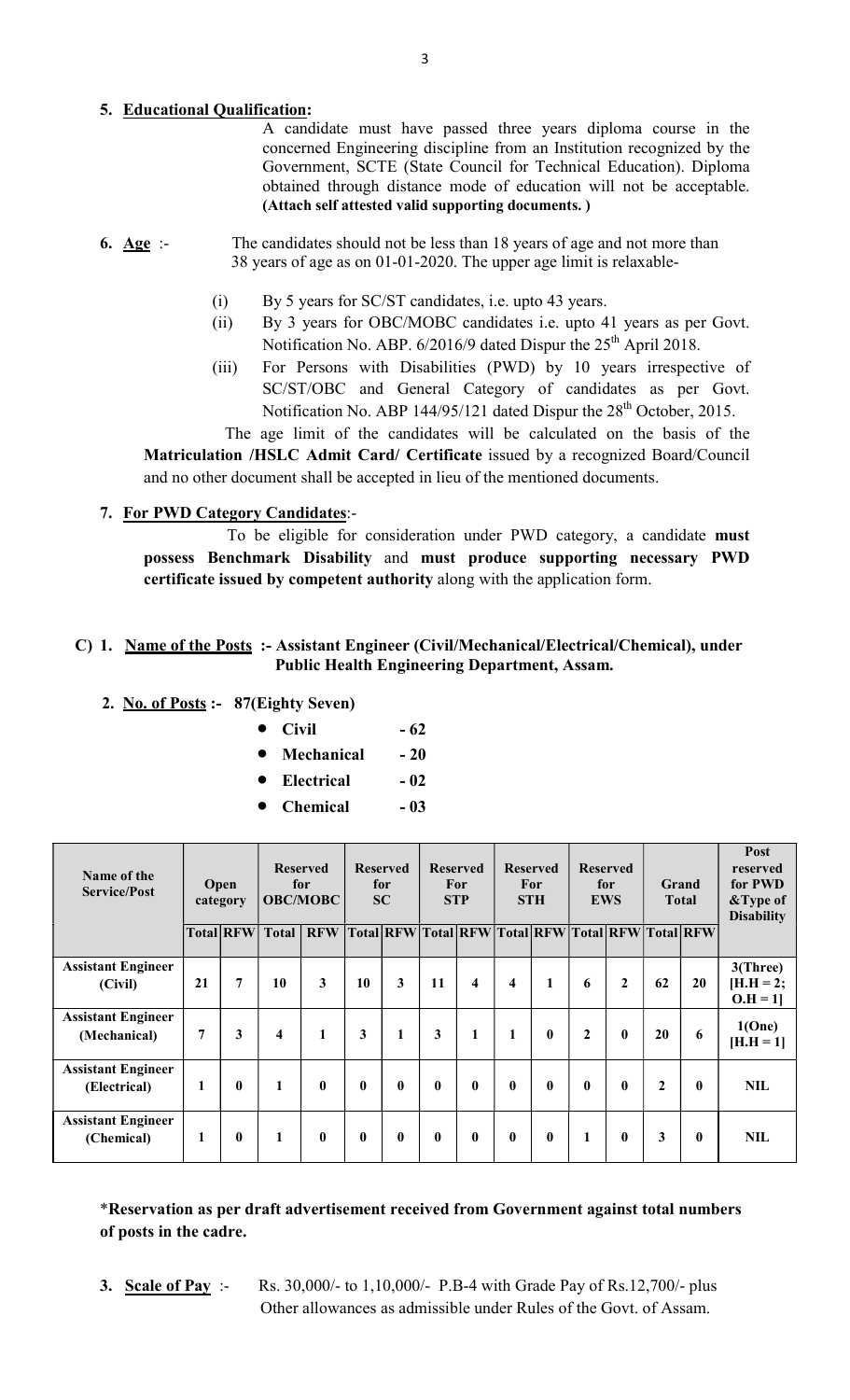# 4. Eligibility Criteria :-

- (i) The candidate must be a permanent resident of Assam.
- (ii) The candidate must produce PRC issued in Assam for educational purpose as a proof of residency along with the application form.

### 5. Educational Qualification:

- (i) The candidate must possess a Degree in (Civil, Mechanical, Electrical & Chemical) of an Indian or Foreign University recognized by the Govt. or a candidate must have passed ( Parts A & B) of AMIE (India) in Civil, Mechanical, Electrical & Chemical Engineering.
- (ii) The Bachelors Degree in Engineering must be a Regular Course. Bachelors Degree in Engineering obtained through Distance Mode of Education, by whatever name called, will not be accepted.
- (iii) Apart from English, the candidate should have adequate knowledge of at least 1(one) official language of the State of Assam (i.e Assamese/Bengali/Bodo) except candidates belonging to Karbi Anglong Autonomous Council and Dima Hasao Autonomous Council. (Attach self attested valid supporting documents. )
- 6. Age :- The candidates should not be less than 21 years of age and not more than 38 years of age as on 01-01-2020. The upper age limit is relaxable-
	- (i) By 5 years for SC/ST candidates, i.e. upto 43 years.
	- (ii) By 3 years for OBC/MOBC candidates i.e. upto 41 years as per Govt. Notification No. ABP. 6/2016/9 dated Dispur the 25<sup>th</sup> April 2018.
	- (iii) For Persons with Disabilities (PWD) by 10 years irrespective of SC/ST/OBC and General Category of candidates as per Govt. Notification No. ABP 144/95/121 dated Dispur the 28<sup>th</sup> October, 2015.

 The age limit of the candidates will be calculated on the basis of the Matriculation /HSLC Admit Card/ Certificate issued by a recognized Board/Council and no other document shall be accepted in lieu of the mentioned documents.

# 7. For PWD Category Candidates:-

 To be eligible for consideration under PWD category, a candidate must possess Benchmark Disability and must produce supporting necessary PWD certificate issued by competent authority along with the application form.

### **HOW TO APPLY**

- a. The candidates should carefully go through the terms and conditions of the advertisement, particularly (i) Educational Qualification (ii) Age limit and (iii) Experience where experience is necessary.
- b. Only those candidates who fulfill all the terms and conditions of the advertisement in respect of the post for which they are applicants shall be entertained. Others need not apply.
- c. The candidates shall have to produce identity proof like Pan Card, Driving Licence,Passport, Current ID card issued by the educational institutions, Voter ID Card, Aadhar Card (wherever applicable) at the time of Screening/Written test and Viva-Voice/ Interview.
- d. The candidates should visit the commission's website **www.apsc.nic.in** regularly. If the commission decides to hold written examination/screening test, the syllabus will be uploaded only in the APSC website.
- e. The name of the post applied for should be clearly written in "bold letters" in the Envelope containing the application form and it should be addressed to the Deputy Secretary, APSC, Jawaharnagar, Khanapara, Guwahati-781022.
- f. Application form may be obtained by downloading from the APSC's website www.apsc.nic.in . Application form DR (New form).
- g. The last date of receiving duly filled up application form in the Commission's office is fixed on 22-09-2020 during office hours.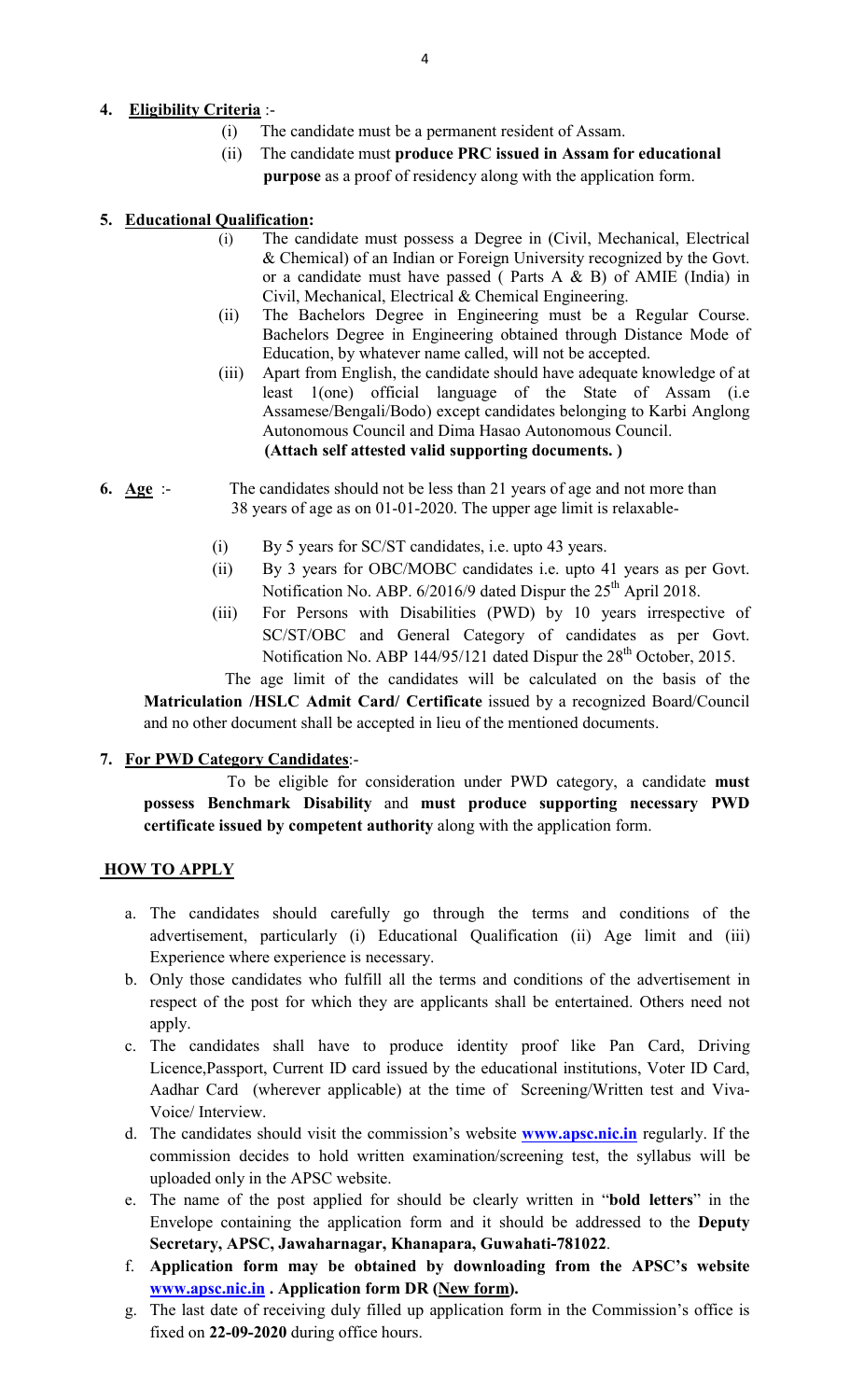- h. Applications (including applications received through post) received after the last date fixed for receipt shall not be entertained.
- i. Only applications which are signed by the candidates and accompanied by all particulars as called for in the application form prescribed by the Commission shall be considered and candidates fulfilling all the terms of the advertisement of the respective posts shall be called for a Screening/Written test / Viva-voce interview, where necessary and as decided by the Commission.
- j. (i) All candidates, whether in Government Service or in Government owned undertaking or other similar organizations/Corporations/boards/ or in private employment may intimate their controlling authority instead of routing it through them. However, the fact of the endorsement by the controlling officer may be duly intimated to the Commission by the candidate. In cases where the applications are to be moved through proper channel as per terms of advertisement or subsequent announcements, the application form must be received before the last date of submission.

(ii) The Commission shall in no way be responsible if any candidate is not allowed to sit in the examination or after appointment is not released by the concerned authority.

k. The candidates must clearly state the documents enclosed with the application in the relevant section of the application form.

### **APPLICATION FEES:**

As per Govt. Notification No. FEG.32/2016/8-A dated Dispur the 28<sup>th</sup> October, 2016 communicated vide letter No. ABP.60/2014/11 dated  $2<sup>nd</sup>$  February 2018 the Application Fees for all post under the State Govt. of Assam shown as below:

- 1. For General/EWS Candidate : Rs.250/- (Rupees two hundred and fifty) only.
- 2. For SC/ST/OBC/MOBC : Rs.150/- (Rupees one hundred and fifty) only.
- 3. For BPL Candidate : Nil (Candidate having BPL certificate should produce their photocopy of certificate along with the Application Form).
- 4. As per Govt. Notification No. ABP 144/95/121 dated Dispur the  $28<sup>th</sup>$  October, 2015 for persons with disabilities (PWD) candidates, the Application Fees for all posts under the State Govt. of Assam is Nil. PWD candidates should enclose with the application from photocopy of necessary certificate from a competent authority.

Fees should be deposited through Treasury Challan in the Head of Account "NON TAX REVENUE, OTHER NON TAX REVENUE 0051 PSC, 105 STATE PSC APPLICATION FEE RECEIPT OF APSC" showing name of post and department. Original copy of Treasury Challan should be submitted along with the application form.

#### OR

Fees can be deposited online using Government Receipt Accounting System-GRAS (Website:  $\frac{https://assamegras.gov.in)}{https://assamegras.gov.in)}$ . Candidates may pay the requisites fees (as admissible for the category mentioned above). Printed copy of Treasury Challan generated through GRAS should be submitted along with the application form. In Remarks column, candidate may write post applied for.

# HOW TO FILL UP THE FORM

- a. Applicants must affix 1 (One) copy of recent photograph firmly on the space provided in the application form with good quality glue/adhesive and should also enclose another copy along with the application form. The photograph must be signed prominently. The Commission shall not be responsible for detachment/ loss of the photograph.
- b. Since the practice of furnishing attested copies of certificates/mark sheets etc. by competent authority has been discontinued by the Govt., the applicant shall furnish copies of certificate/mark sheet etc. declared by himself/herself as "certified to be true copy of the original" along with the application form.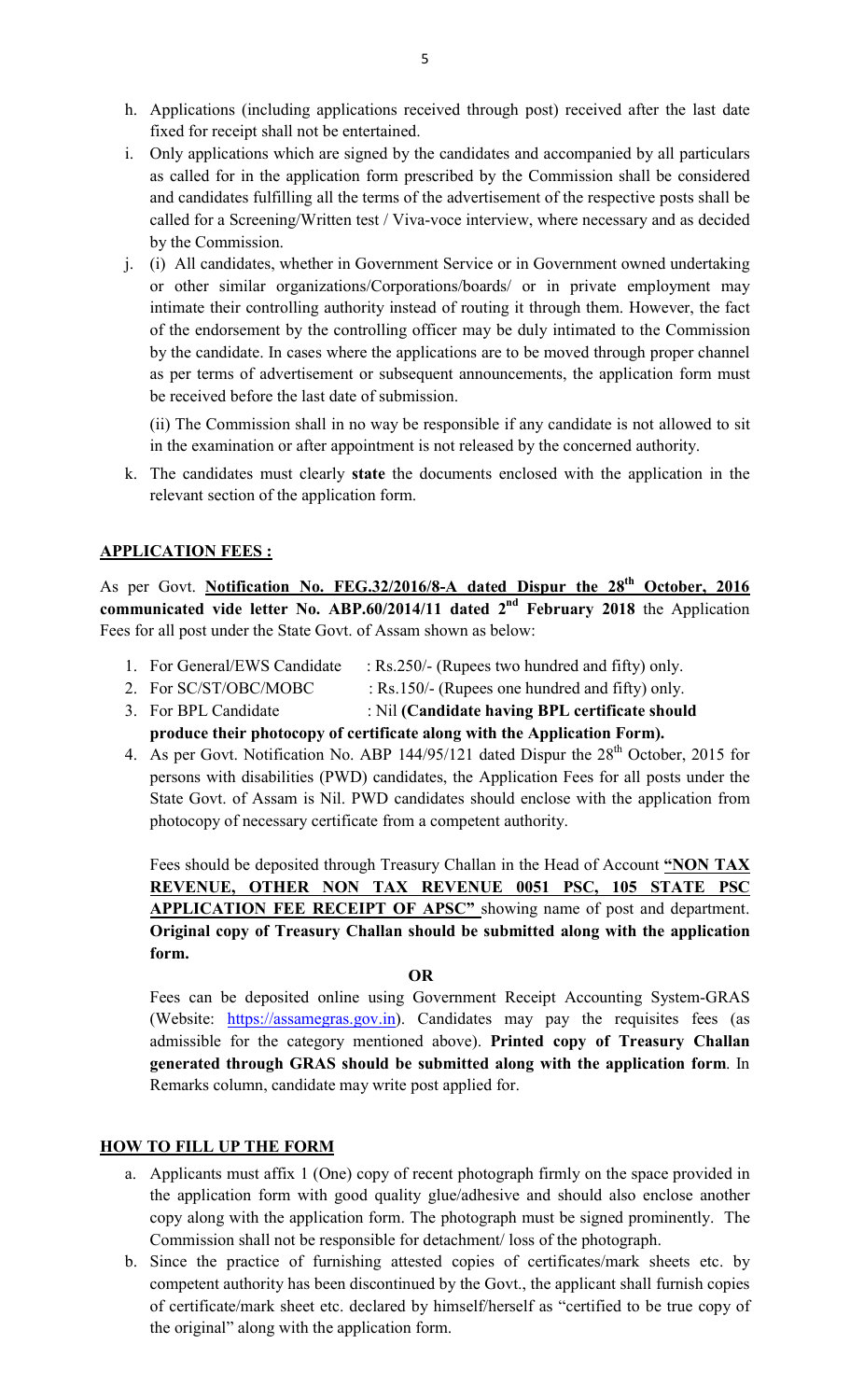c. Applications must be accompanied by self attested copies of the under-mentioned documents, which should be tagged well without any chance of getting lost in transit.

Applications which are not accompanied by anyone of the under-mentioned documents/ requirements will not be entertained.

- 1. Original treasury Challan depositing prescribed application fee wherever necessary as per terms of advertisement containing details of posts applied for.
- 2. Age proof certificate (HSLC/Class X Board Admit Card or Pass Certificate).
- 3. Certificates & mark sheets of all examinations from HSLC onwards up to the level of qualifying examination.
- 4. Caste certificate (wherever necessary) of reserved categories issued by appropriate authority.
- 5. Disability certificate(wherever necessary)
- 6. Two copies of recent passport size photograph with white background.
- 7. Signature( scanned copy to be uploaded when online mode available)
- 8. Experience certificates (wherever necessary) indicating the period of Service/Experience with dates.
- 9. BPL certificate/EWS certificate (wherever necessary).

Self attested photocopies should be tagged properly without any chance of getting lost during transit. The Commission will not be responsible for any such loss due to improper tagging.

# Incomplete application in terms of the Advertisement will be summarily rejected. No documents will be entertained after the last date of submission of application.

### POINTS TO NOTE :

- 1. The candidates before applying for the post(s)/service(s) should ensure that they fulfill all the eligibility conditions. Their admission at all the stages of selection in which they are admitted by the Commission will be purely provisional and under scrutiny, subject to their satisfying the prescribed eligibility conditions. If on verification at any time or any stage before or after the Preliminary Examination/Screening Examination or/and Main/Written Examination and Interview Test, it is found that they do not fulfill any of the eligibility conditions; their candidature for the post(s)/service(s) will be cancelled by the Commission.
- 2. It is for the candidates themselves to see whether they satisfy the prescribed physical requirement (physical standard) and whether he/she is eligible to apply where Examination of physical standard is conducted by the State Govt. before making any appointment.
- 3. No request for withdrawal of candidature received from a candidate after he/she has submitted his/her application will be entertained under any circumstances.
- 4. At any stage of the selection process no candidate shall be allowed to change his/her category (of caste etc)/sub-category/sub-categories as claimed by him/her in the original application form/online application form submitted to the Commission.
- 5. The candidates who furnish wrong, erroneous or incorrect information in their application form may be disqualified from appearing for any post before the Commission up to a period to be specified by the Commission.
- 6. In case of detection of any false declaration / statement made by any applicant, his/her application will be rejected and will also be penalized as per prevailing Rules/Law. If in any case, submission of false material facts with a view to hoodwinking the Commission is detected even after the recommendation is made, the Commission may refer the matter to Government for taking necessary action.